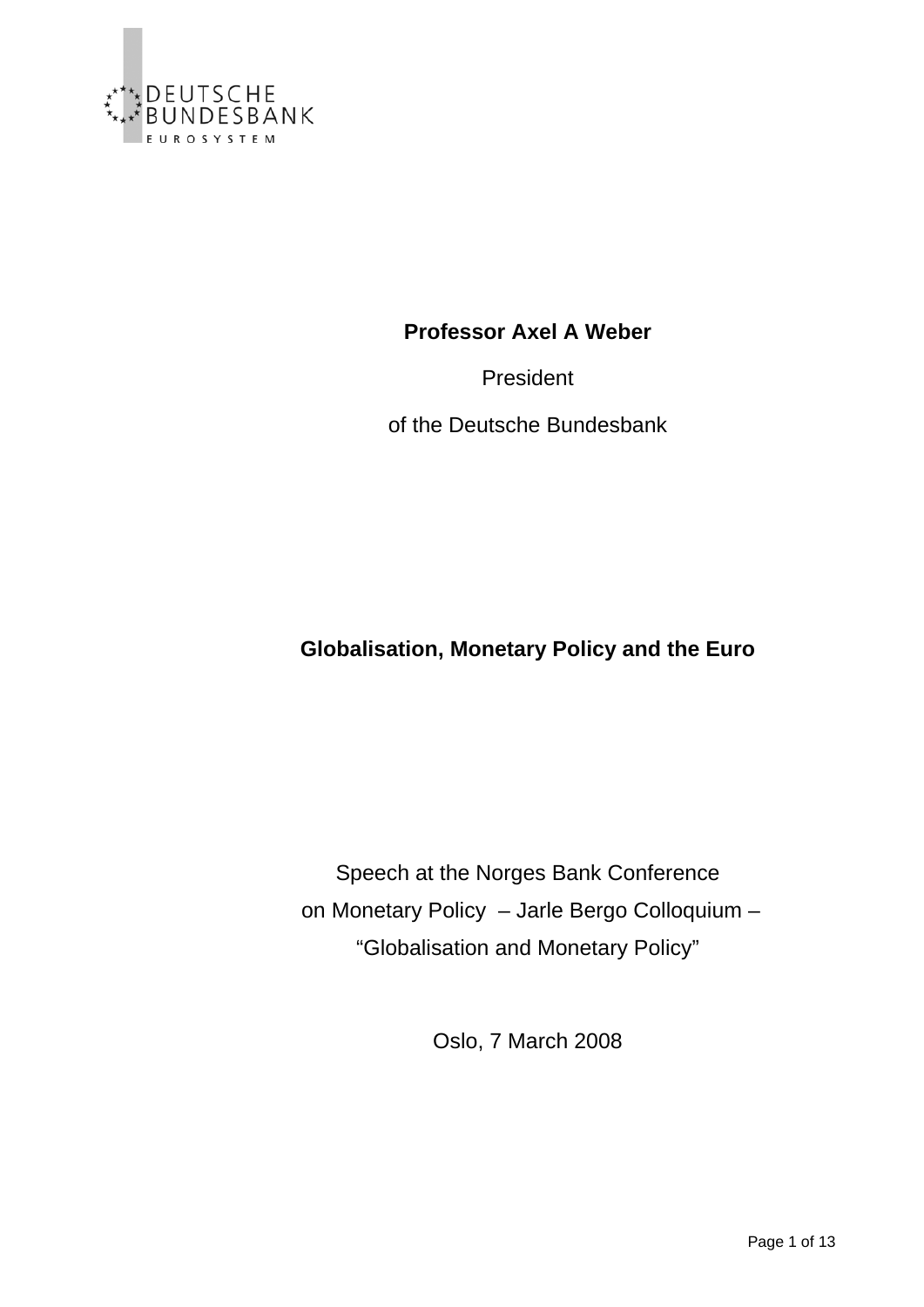# **Contents**

<span id="page-1-0"></span>

|   | $2^{\sim}$      | Globalisation: basic remarks and characteristics 3             |  |
|---|-----------------|----------------------------------------------------------------|--|
|   |                 |                                                                |  |
|   |                 |                                                                |  |
|   | $4\overline{ }$ |                                                                |  |
| 5 |                 | Some remarks on current monetary policy challenges in the euro |  |
|   |                 |                                                                |  |
|   |                 |                                                                |  |

#### **1 Introduction**

Speaking on globalisation and monetary policy at the current juncture I feel tempted to refer to the famous song by Bob Dylan "The times they are a-changin". One verse has several great lines of advice for economists:

> *Come writers and critics Who prophesize with your pen ………………… And don't speak too soon For the wheel's still in spin ……………………. The loser now Will be later to win For the times they are a-changin'.*

It was only some months ago when a lot of "writers and critics have prophesized" that in an era of globalisation inflation is and should be no reason for concern for monetary policy makers. With the benefit of hindsight they should have followed Bob Dylan's advice: "But don't speak too soon, for the wheel is still in spin".

Today inflation has reappeared on a global scale and – in the face of the global financial turbulences of the past months – the debate in the media has switched from being in a "goldilocks environment" to the inherent risks of entering a period of stagflation.

Considering that, as Bob Dylan put it, "the times they are a-changin" a medium- to longer-term perspective is of the essence. Taking such a medium-term view, I have always belonged to the sceptics with regard to the "globalisation  $=$  low inflation"-paradigm.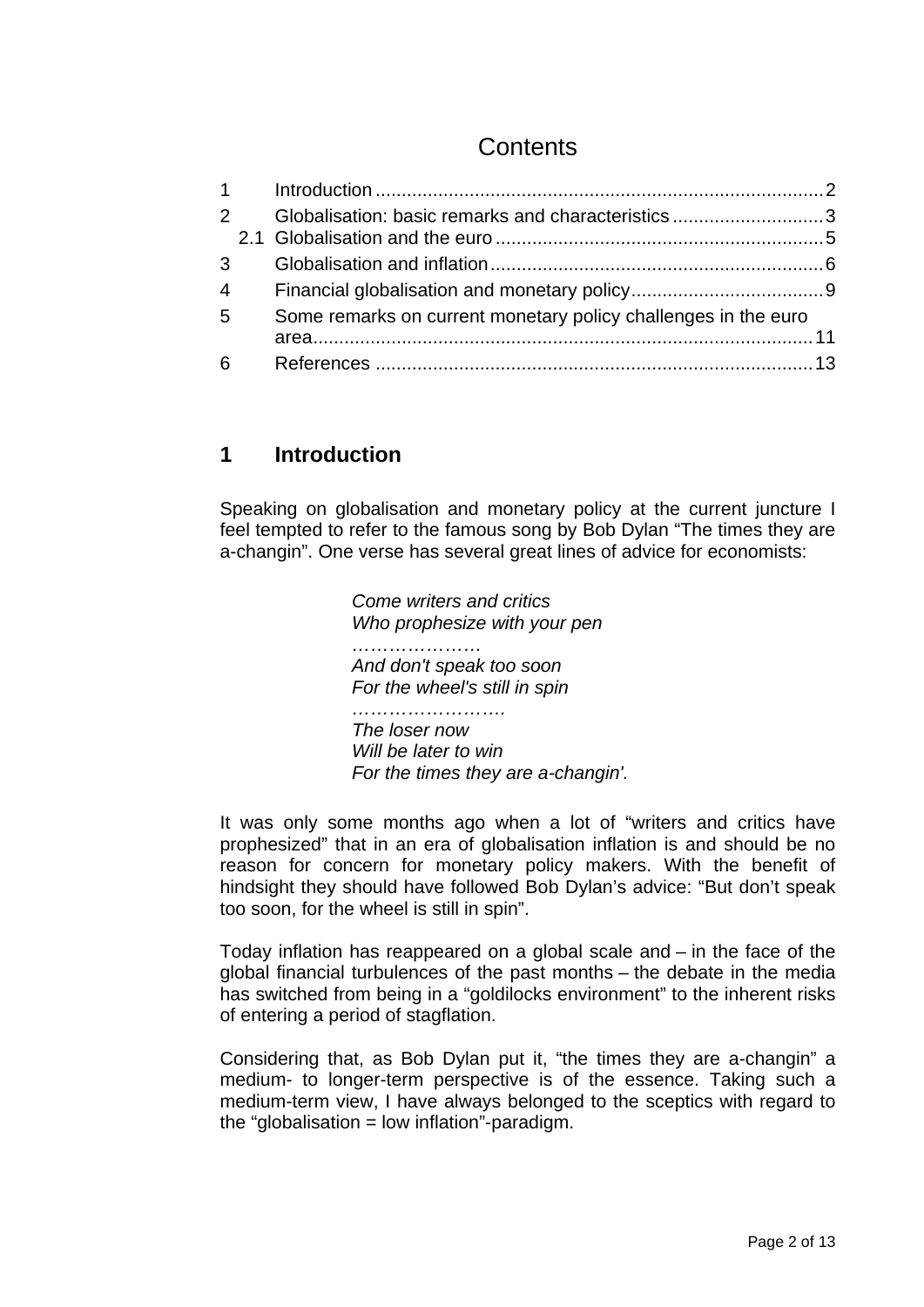<span id="page-2-0"></span>In my following remarks I want to concentrate on some of the implications globalisation has for monetary policy. There are at least two issues at play here: The influence of global factors on domestic price developments as well as the implications of globalisation for the transmission of monetary policy. Moreover, I want to briefly discuss the current stance of monetary policy in the euro area in the face of global inflationary pressures and global financial tensions.

I will argue that with regard to the first two more general aspects the globalisation process does not fundamentally call into question the ability of an independent central bank to guarantee price stability over the medium-term. Thus, globalisation by no means reduces the need for a stability-oriented domestic monetary policy. This principle applies all the more to the current environment of elevated inflationary pressures and heightened financial market tensions. Of course, I do not intend to invoke the impression that the globalisation of goods and financial markets has not altered price dynamics and transmission forces. To the contrary!

But the bottom line of my arguments is, that globalisation ultimately raises the degree of uncertainty with which monetary policy decisions are taken. Uncertainty, however, is something we are confronted with as policy

makers on a almost daily basis. It asks for a robust monetary policy strategy. Robustness in that context implies a broad analysis of monetary and economic indicators. But it also means a clear and well-known strategic framework that puts price stability to the forefront.

To put it in Dylan's words: globalisation certainly "holds the wheel in spin". But it does not change the fundamental direction of a stability-oriented monetary policy, nor the need to take a medium-term view, because "the times, they are a-changin".

## **2 Globalisation: basic remarks and characteristics**

Let me start with some basic observations regarding globalisation.

Globalisation is a term referred to pretty often in the media, and by politicians and economists. However, there is no single definition of what globalisation actually means nor is there a single key figure for measuring its scale and evolution over time. To me, a useful starting-point is, quite fundamentally, the notion that globalisation describes the ongoing process of the international division of labour. In the wake of this process, the domestic markets for goods and services, as well as labour markets, are becoming more and more interlinked and interdependent internationally.

In the absence of a single yardstick to gauge the extent to which globalisation is evolving, it is useful to look at various developments that,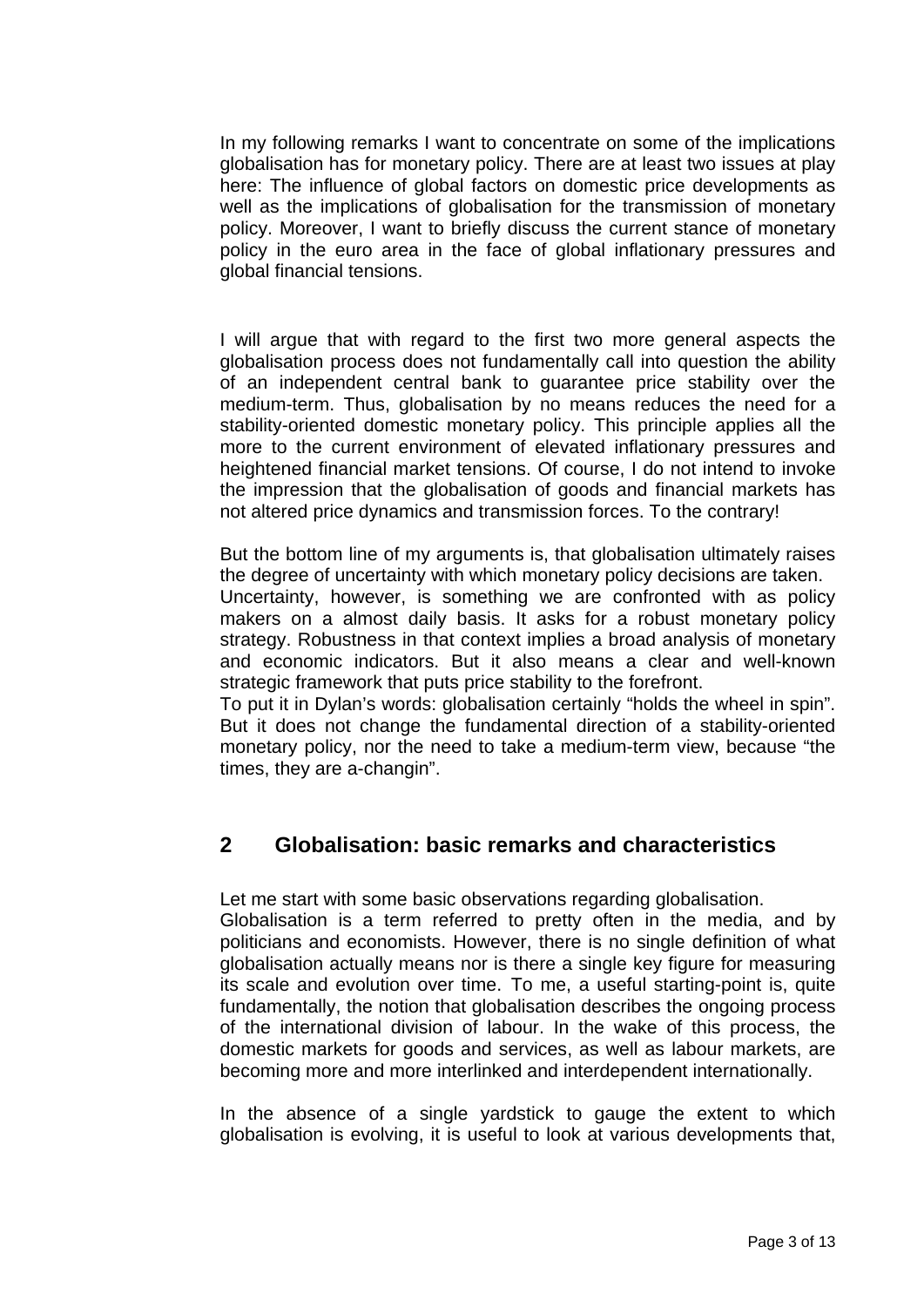in combination, capture this process. Let me just pick out two distinctive developments.

First: The steadily rising volume of global trade, whose growth rate has been exceeding that of global GDP for a long time now. On average, global trade has grown 50% faster than world GDP over the past 35 years. During the 1990s, global trade even grew twice as fast as global GDP. Among the factors explaining this development are a number of developments which have particular relevance: more and more goods and services are becoming tradable. In addition, more companies and economies have become involved in foreign trade. Let us briefly look at some figures:

a) as a result, the degree of real economic openness of many countries has increased significantly (as measured by total exports and imports of goods and services as a ratio of GDP). For example, in the German case, the relevant figure amounts to roughly 75% at the current juncture, compared with just over 60% in 1990.

b) global trade is also boosted by the ongoing internalisation of production structures. These are most visible by looking at the growing stock of FDI.

According to UNCTAD figures, worldwide FDI stocks amounted to over 26 % of world gdp in 2006. In 1990 the corresponding number was less than 9 %. In Germany the relevant numbers increased form 8.9 % to nearly 35 %. The German development roughly corresponds to the Norwegian numbers (9.4 %/36 %).

Second: The increasing openness of many economies in financial terms, measured by the ratio of the sum of external assets and liabilities to domestic GDP. For Germany, this figure currently amounts to roughly 375%, which is more than three times as high as in 1990. Compared with other developed countries, Germany is among those group of larger economies that have the highest degree of financial openness. In addition, the increasing financial openness of many economies has also been reflected by strongly rising international capital flows, for example, in terms of cross-border securities transactions.

The process of globalisation has been evolving among developed countries for many decades now. Therefore, in contrast to what some observers might think, the current process of globalisation per se is neither new nor of special recent relevance. However, the pace of this process has been increasing rapidly for more than a decade now. In particular, declining costs of telecommunication and transportation have been the main drivers of this development. In addition, skill levels in many regions of the world have improved considerably as has the quality of goods and services produced in formerly rather underdeveloped countries.

What has changed the face of globalisation is the fact that globalisation nowadays extends to a larger group of countries than in the past. More and more countries with formerly rather closed economies have opened themselves to the world market. Thus, new players have entered on to the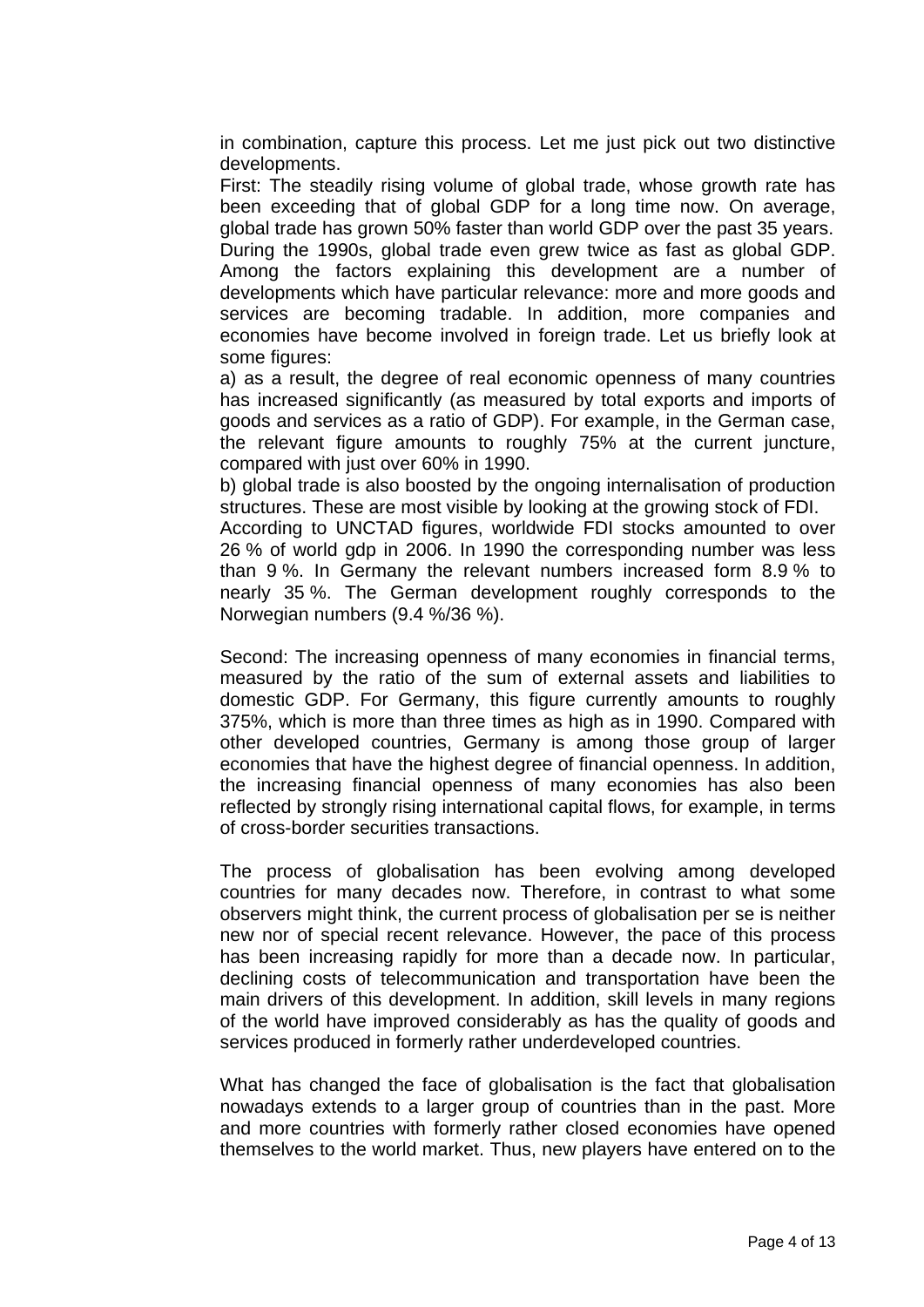<span id="page-4-0"></span>global stage and are becoming increasingly relevant economic powers and, as a result, competitors to established developed countries.

As a consequence, the process of globalisation is leading to a shift in weights within the global economy. This shift is nothing exceptional. It is quite a natural development which simply reflects the continuously evolving global economic landscape. While these developments have implications for many areas of economic policy, we should not forget that in the end globalisation is one of the most powerful forces to increase living standards. Thus, we should resist protectionist measures wherever they arise in order to reap the mutual beneficial gains of a more global economy.

#### **2.1 Globalisation and the euro**

Another example for significant shifts in the international financial system in recent years are the developments after the introduction of the euro in 1999. Replacing the former currencies of the member states of European Monetary Union the euro has gradually grown in importance with regard to its international role. By now, it is the second most important international currency next to the US-Dollar.

The euro position clearly exceeds those of the former D-Mark before entering EMU, not least because of the deeper and more liquid financial market backing the euro.

At the end of 1998, the D-Mark made up for 13 % of forex reserves, 10 ½ of outstanding international bonds and 13 % of credit institutions' cross-border forex transactions. In comparison, at the end of 2006 the euro share in international debt portfolios amounted to more than 30 %. And the share of euro in international forex reserve holdings rose to over 25 %. Here, however, we should take into account the limited data coverage with an undisclosed share of reserves of more than one third at the end of 2006. The euro's attractive role as a reserve currency clearly has to do with its role as an anchor currency for over 40 countries.

Especially, many countries in geographical proximity to the euro area use the euro in one way or the other as an anchor in their specific exchange rate regimes.

I could give you additional figures on the use and the relative importance of the euro in various segments of financial markets and international trade. These would underline the general impression that the euro has emerged as the second world currency. What seems more interesting in my view, is to reflect on some of the possible policy implications of the international role of the euro.

It is true, that having an currency that is ranking high among international investors means that in principle external influences might gain in importance for monetary policy makers.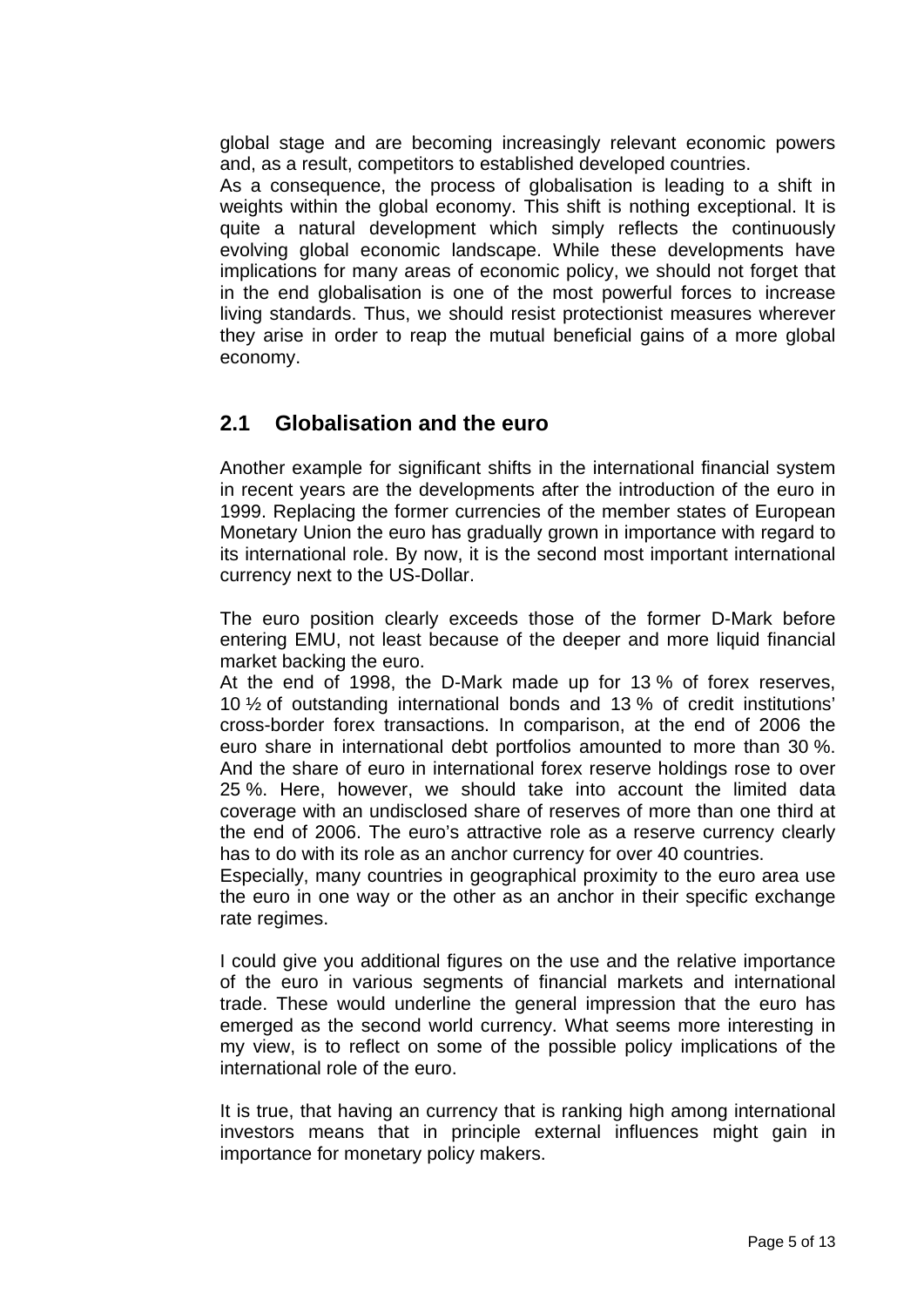<span id="page-5-0"></span>But there should be no principal conflict of interests between external and domestic conditions when monetary policy is operating under a flexible exchange rate and a clear-cut price stability mandate. The growing international role of its own currency then will primarily reflect the stabilityoriented domestic policy.

This said, let me come back to my general topic and let me continue by looking more closely at the relationship between globalisation and monetary policy, which is certainly of special interest to a central banker. For central banks, it is important to understand the forces and transmission channels of globalisation in order to calibrate the appropriate monetary policy stance.

#### **3 Globalisation and inflation**

The primary objective of many central banks throughout the world nowadays is price stability. This also holds for the Eurosystem. Only when this goal is achieved is there room for monetary policy to support the general economic policies in the euro area. This hierarchical ordering reflects the sound economic principle that there is no principal conflict between price stability and economic stabilisation. Neither in the long-run, nor – for most cases – in the short-run. Rather: Only by credibility that is achieved in following a price stability course, monetary policy is able to support sustainable economic growth and job creation. Price stability is thus both a means and an end for monetary policy.

Given our focus on price stability, it is clear that a thorough understanding of the inflation-generating process and inflation dynamics is of the utmost importance for the Governing Council in deciding on short-term interest rates.

The ongoing increase in real globalisation has been coinciding with a decline in inflation rates worldwide over the past decades. It is not surprising that these parallel developments have been given a causal interpretation along the lines that increased real globalisation has been driving down inflation rates. And, indeed, over the past years, the price of manufacturing imports in the euro area has been rather stable, thus dampening, other things being equal, the increase in the overall consumer price index. The same developments could be observed in other mature economies as well. For example, in the euro area the share of low-cost countries in euro area imports has increased from one third to over one half since 2000 (ECB (2008)). This is assumed to have dampened euro are import price inflation by 2.1 percentage points on average per annum.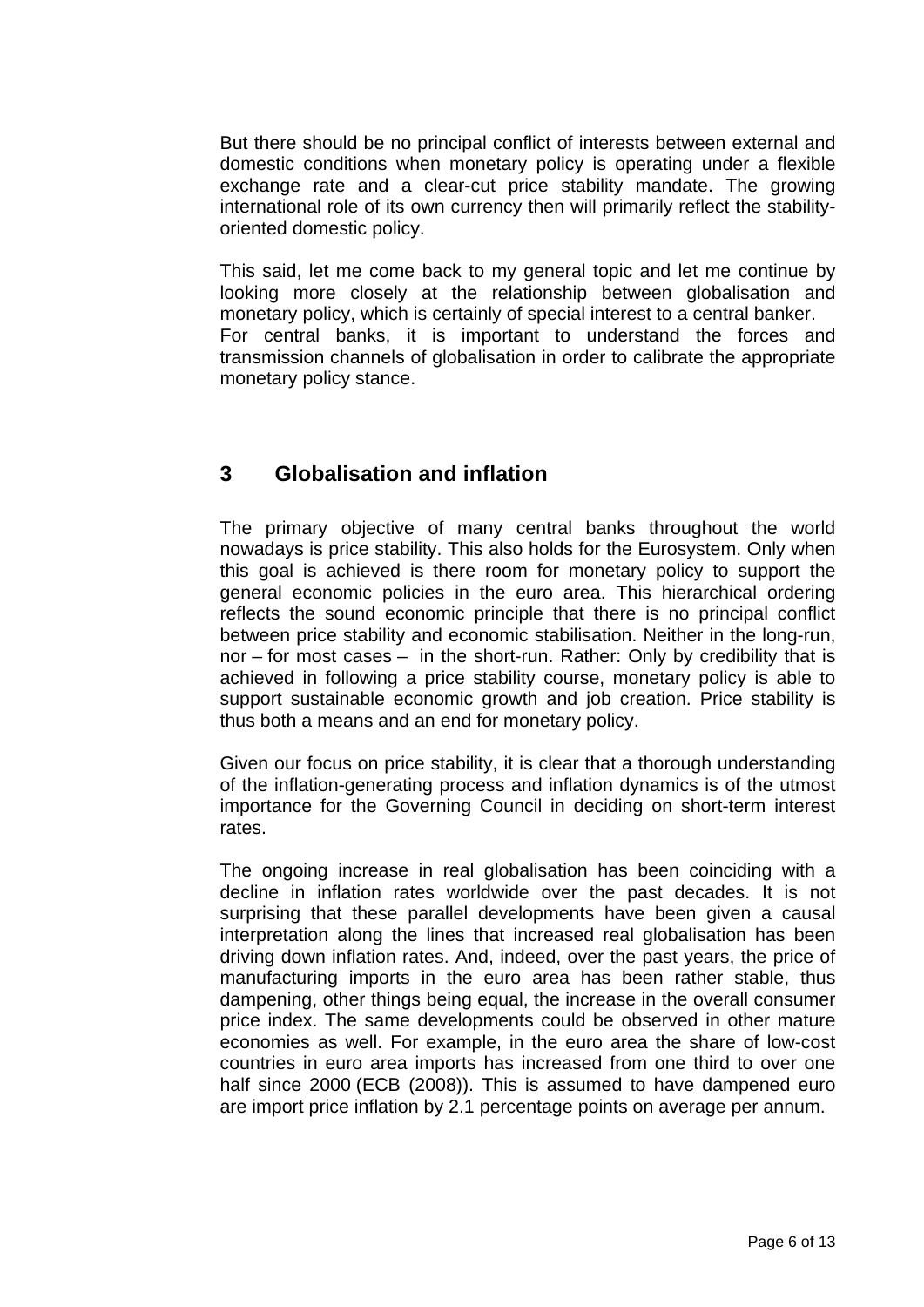For Germany our own research also found that relative producer prices in manufacturing sectors are negatively correlated to the import share of these sectors (Bundesbank (2007)).

This prima facie evidence seems to support the view that globalisation has been a main factor in lowering inflation rates. However, I have always been quite sceptical about whether the story of globalisation adequately captures the aspects that are most important for explaining the decline in inflation rates, at least for the euro area. It is monetary policy that, over the medium to long term, pins down trend inflation. Globalisation through increased trade with labour-abundant economies will affect only relative prices. It is a well-known fact that, for the aggregate price level and its rate of change, relative price effects have no ultimate influence.

Of course, globalisation might have contributed to the observable decline in cross-country trend inflation as positive price shocks have created an environment in which some central banks could use "the opportunistic approach to disinflation". But this does not seem a convincing explanation for the bulk of industrial countries.

Moreover, the increase in trade volumes relative to GDP is a process that was already under way in the 1970s and 1980s. At the same time inflation rates during this period were substantially higher than today.

Finally, even the immediate relative price effects of trade with emerging economies are not as benign for inflation in industrial countries as is commonly assumed. The rapid industrialisation of economies like China and India has led to sharply rising commodity demand from these countries. This demand has contributed markedly to the increases in oil, food and raw material prices over the past couple of years.

It is difficult to estimate the net effect of these different terms-of-trade shocks on the overall price level in industrial countries. But, in my view, there are no reasons to assume that the overall outcome has been one of a more benign inflation outlook.

While this more sceptical view was often disputed still some months ago, the current inflationary pressures in industrial countries arising from energy and food prices have certainly raised the awareness that the price effects of globalisation have been anything than a one-sided blessing.

Taken all together, there are growing reasons for exercising caution with regard to the popular globalisation story of inflation. In other words, in my view, the real effects of globalisation on the inflation process are an issue that should be of some interest for monetary policymakers. But, at the end of the day, the importance commonly attached to globalisation forces is less clear than popular views often assume.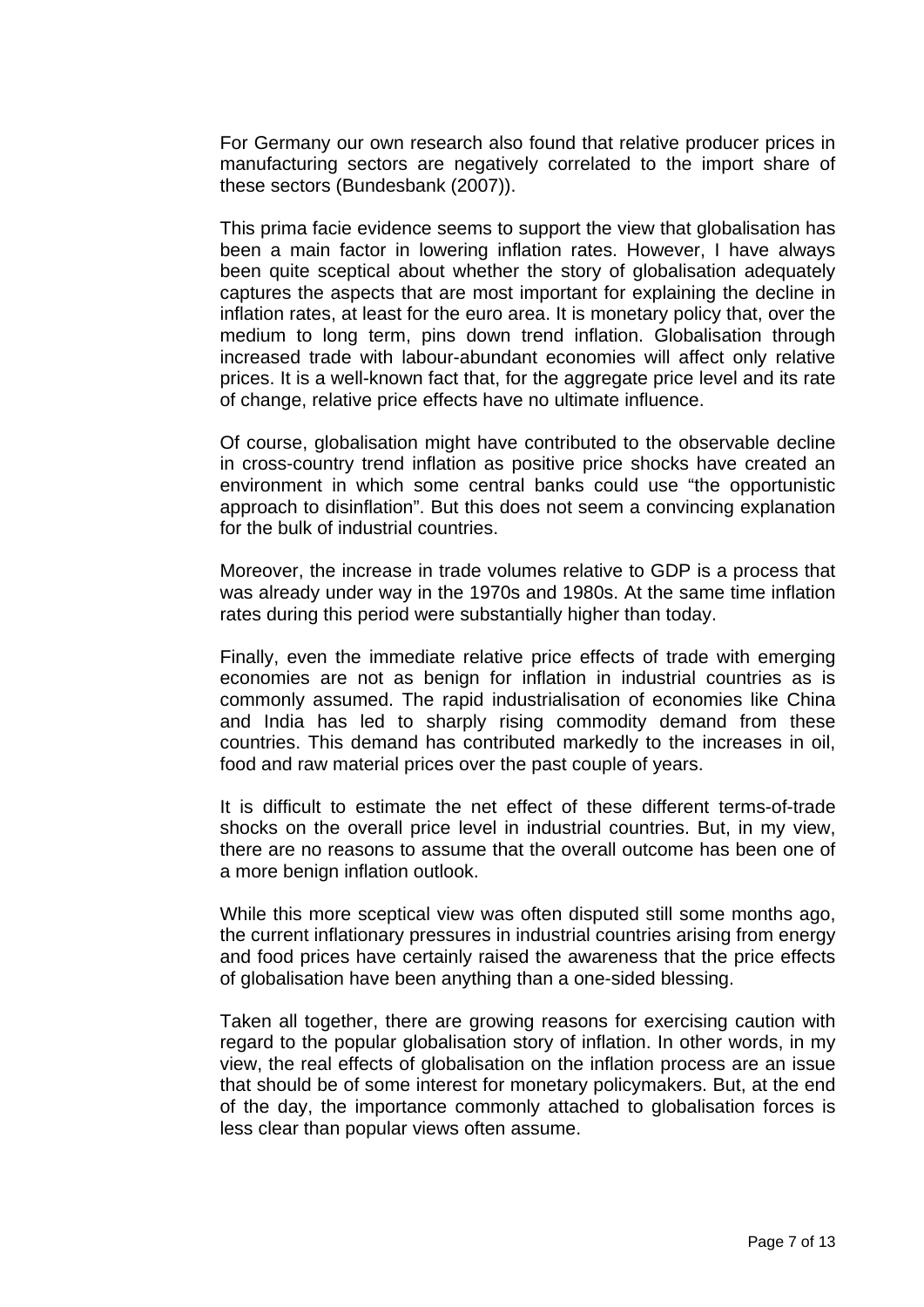The decline in trend inflation worldwide is better explained by monetary policy in many countries being geared towards price stability, which is enhanced by the increasing independence of central banks in achieving their goals.

This point – and the immediate implications for monetary policy – can also be illustrated with an eye on macroeconomic theory. Here, in modern macroeconomic models inflation dynamics are captured by (more or less forward-looking) Phillips curves.

For example, by now in academia and in central banks, the New Keynesian dynamic stochastic general equilibrium framework, which includes an expectations-augmented Phillips curve, provides one of the workhorse models for monetary policy analysis. The policy advice offered by this framework stresses the importance of the management of private sector expectations even more than the traditional time inconsistency literature. According to Woodford (2003), "not only do expectations about policy matter, but ... very little else matters." Even if one does not completely share this view, well-anchored inflation expectations are a prerequisite for achieving the primary objective of many central banks nowadays: price stability in the medium-term and also undoubtedly are a crucial measure of a central bank's performance and credibility.

Inflation expectations therefore closely link the success of monetary policy to its credibility; and the latter is supported if the central bank follows a systematic decision-making process, that is a rule-based policy strategy, and the general public has as clear an understanding of it as possible: in other words, monetary policy is transparent and communicated effectively.

These advances in monetary policy, especially the anchoring of inflation expectations, in my view have been the main driving forces for globally declining inflation rates over the past few decades.

But what is important to understand at the current juncture: The successful anchoring of inflation expectations and the more effective monetary policy response to inflationary shocks will both show up in a flatter Phillips curve when it is estimated in reduced form. This is, in fact, an application of Goodhart's Law: For example: Once monetary policy is responding more effectively to inflationary pressures due to changes in capacity utilisation, the output gap will empirically lose the information content that has qualified it to play the role of a leading indicator. The empirical evidence of a flatter Phillips curve is an empirical phenomenon that has been documented for several economies, including the United States and the euro area (see, for instance, BIS (2006)). One common explanation for this phenomenon has been that globalisation of goods markets changed both trend inflation as well as the cyclical dynamics of the inflation process.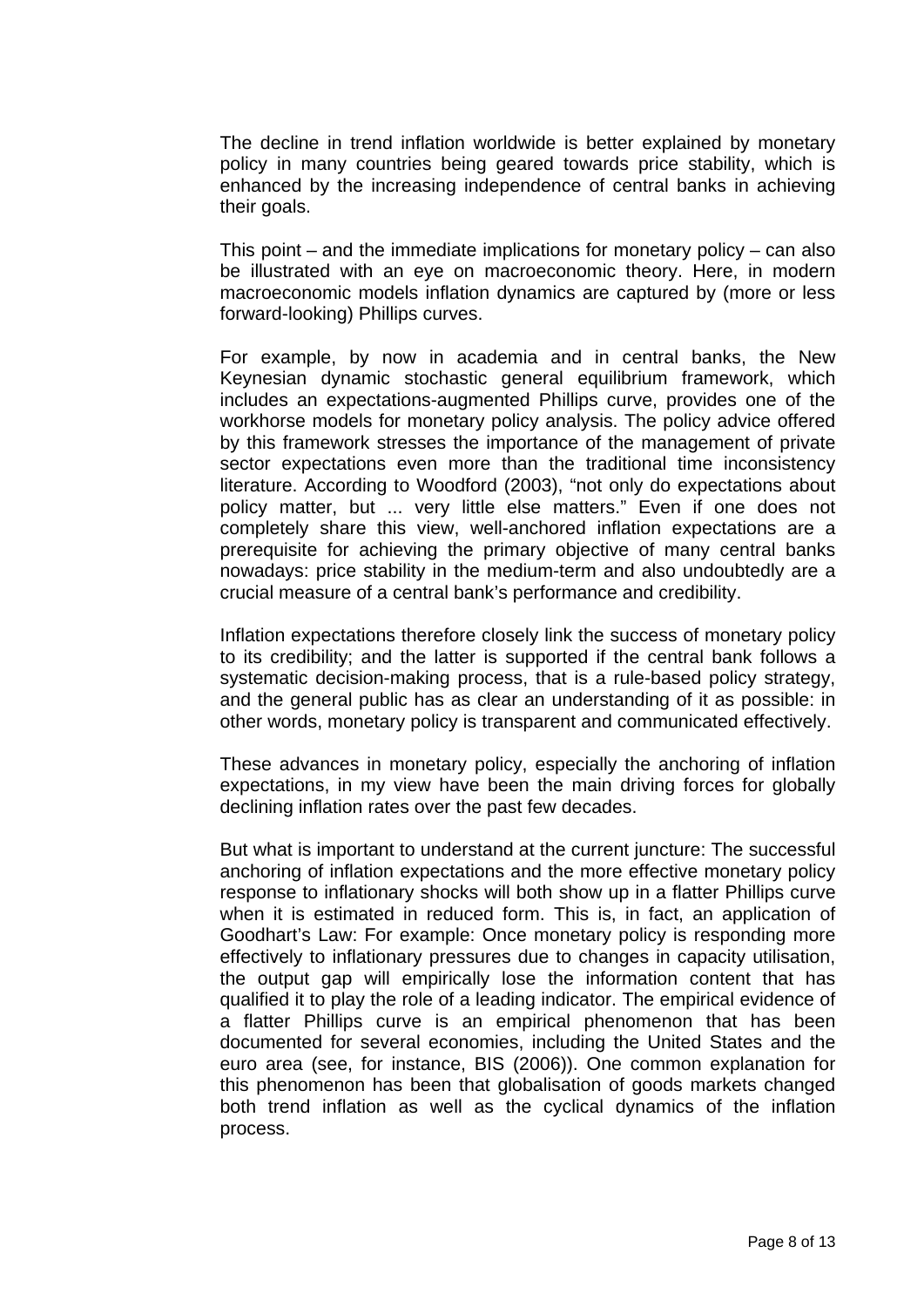<span id="page-8-0"></span>But as also stated by Rick Mishkin (2007), the main reason for this is as I believe monetary policy having been more successful in stabilising both inflation and output.

The question of who deserves the credit is by no means a theoretical exercise. It has important policy implications. To be more specific: estimated Phillips curves may give misguided policy advice when the monetary policy reaction and its effects are not properly taken into account. First, the empirical result that inflation is less responsive to economic shocks and that inflation persistence is lowered could lead monetary policy to be too complacent when it comes to the appropriate response to economic shocks. Second, the empirical result of a flatter Phillips curve implies a seemingly higher sacrifice ratio. Accordingly, the impression that a given reduction in inflation is more costly in terms of output may lead policymakers to be more reluctant to respond to inflationary pressures.

The important point to take into account is that if the dominant structural factors for a flatter Phillips curve has been a more stability-oriented monetary policy in the past, these policy implications may mistakenly induce too lax a monetary policy today. This opens up the possibility of inflation expectations becoming less well anchored and, if this scenario were to materialise the task of monetary policy would become even more difficult.

Let me mention one other more general aspect of the linkages between globalisation and monetary policy.

## **4 Financial globalisation and monetary policy**

Another aspect of globalisation with potential crucial implications has to do with the impressive growth in cross-border financial flows. As domestic asset prices are increasingly determined by global factors, the transmission channels of monetary policy measures might change as well. This is especially relevant for long-term interest rates as they constitute one of the main variables through which monetary policy influences economic outcomes and inflation. For example, there is empirical evidence that the co-movement between German and US long-term nominal government bond yields have significantly increased since 1990, i.e. during the period of dynamic financial market globalisation (Bundesbank (2007)). Moreover, the behaviour of long-term rates in the US in the period between mid 2004 and mid 2005 – famously phrased as a "conundrum" by the then chairman of the Federal Reserve – has raised fears that monetary policy might have lost influence over domestic longterm rates in the face of closely integrated financial markets.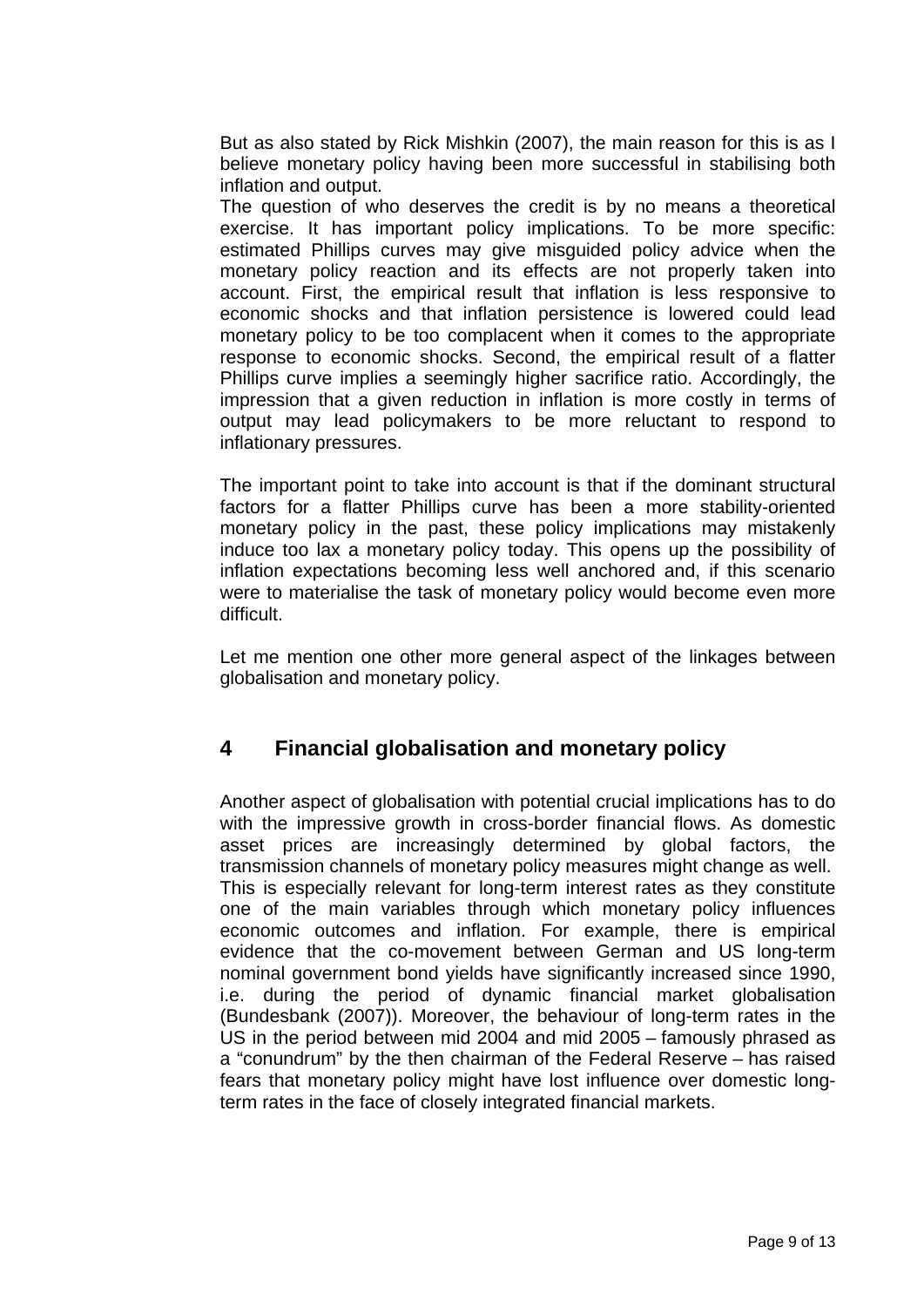At first sight, this view appears to be supported by simple correlation analyses for the euro area and selected OECD countries. But: does globalisation mean that monetary policy is losing its leverage over domestic long-term interest rates? And if so, does this mean monetary policy is becoming ineffective?

I do not want to go too much into the details. Let me just make three points: First, simple eyeball-regressions indicating a weaker linkage between short-term and long-term rates are insufficient to establish the result that monetary policy has become less effective in influencing longterm rates. It could just reflect more stable inflation expectations against the background of increased monetary policy credibility. Thus, what would be more important is an analysis of the effects of unexpected moves in the short-term rate. Empirical studies that focus on these measures do not find evidence that either the monetary policy of the Federal Reserve or the Eurosystem suffers from a diminished leverage over long-term rates (Ehrmann (2005), Brand (2006)).

Second, even if it would be true that long-term interest rates are increasingly determined on the global capital market, this by no means renders monetary policy ineffective. One of the workhorses of international macroeconomic theory, the Mundell-Fleming model, dealt with precisely this issue some 40 years ago. And you are familiar with the result that, as long as you operate a flexible exchange rate, monetary policy becomes the more effective the higher the degree of capital mobility is. The exchange rate channel then more than compensates for the decline in the ability to influence long-term rates.

Finally, one might debate whether influence over long-term rates is the most important way in which central banks achieve their goals. Issues such as the transparency, independence and credibility of monetary policy are, in my view, far more important in stabilising inflation expectations and thus safeguarding price stability.

Apart from its likely influence on the transmission of monetary policy, financial globalisation is increasingly affecting financial stability aspects as well. The term "financial stability" broadly describes the financial system's ability to perform its key functions efficiently, including in stress situations and periods of profound structural change. This embraces the efficient allocation of financial resources, the settlement of payments and securities transactions, and the spreading and pricing of risk. The importance which many central banks attach to the stability of the financial systems has increased substantially over the past few years. Regarding financial globalisation, the main reason for this development is that the internationalisation of financial flows has increased the degree of integration of the national financial systems and has therefore also heightened the risks of contagion in the event of turbulence.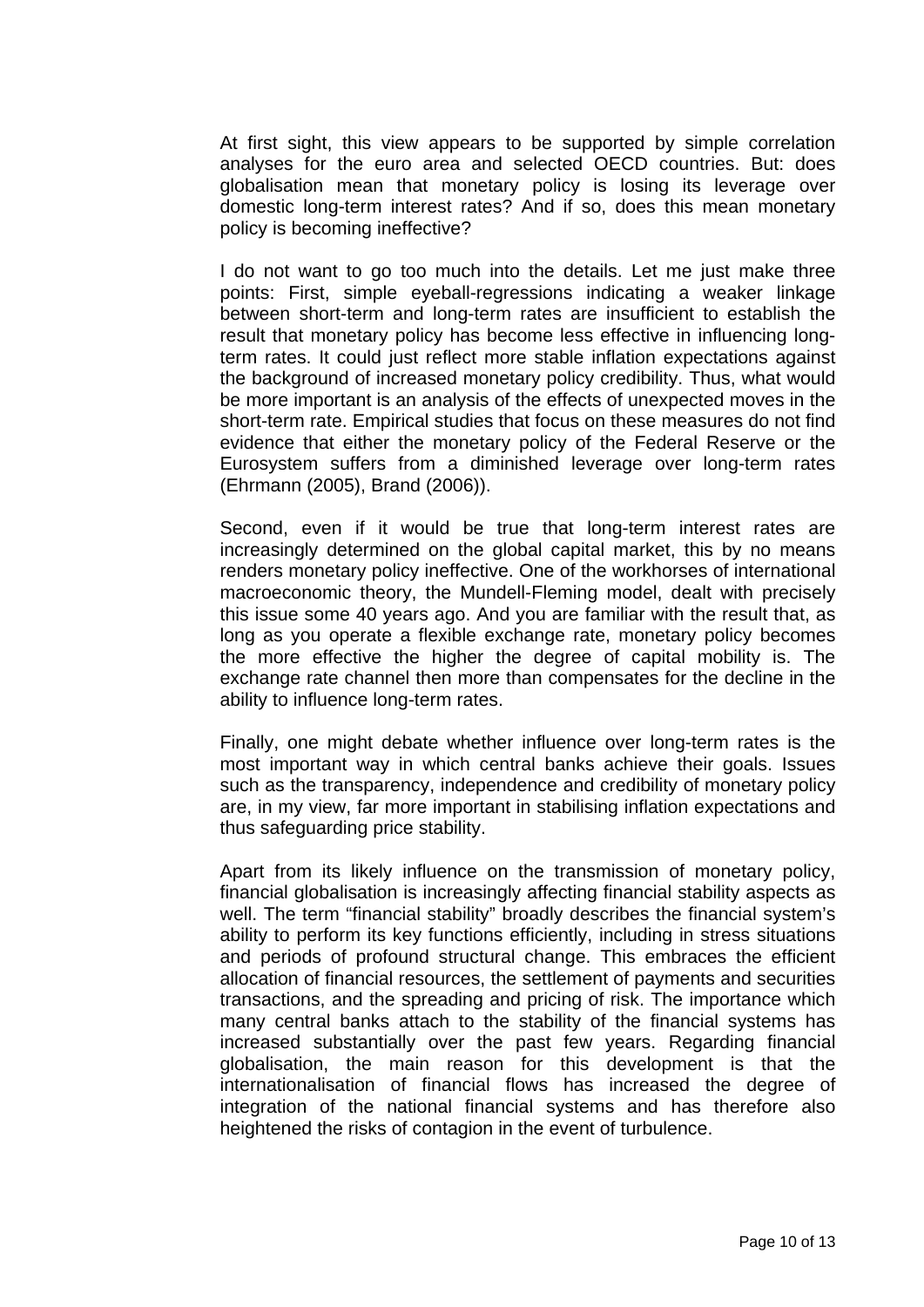<span id="page-10-0"></span>Thus, financial stability issues are, at least implicitly, also a task for central banks. What is the basic rationale behind this conclusion? The central banks' primary objective of safeguarding monetary stability, and by this means facilitating sustainable growth and development, requires a stable financial system. In fact, monetary and financial system stability are intertwined phenomena: Monetary stability can be maintained only if the financial system is sufficiently stable to transmit monetary policy signals, for example. In turn, a stable financial system is unthinkable without monetary stability, which is a necessary, albeit not sufficient prerequisite for financial stability.

All these more general aspects of the relationship between globalisation and monetary policy I have mentioned are important factors for the appropriate calibration of the monetary policy stance at the current juncture. Therefore, I want to spend my final remarks on the current monetary policy challenges in the euro area.

#### **5 Some remarks on current monetary policy challenges in the euro area**

In assessing the current economic environment and the appropriate monetary policy stance nearly all the above mentioned distinct features of globalisation come into play.

Like many other countries, the euro area is confronted with global price pressures from commodities and food. In addition, the transmission of the financial market tensions originating in the US mortgage market to other countries has been fast. Moreover, spill-overs to other asset classes and intermediaries have played a prominent role. These developments have clearly been propagated by financial globalisation.

Central banks are affected in many ways by the current financial turbulence. Being in charge of banking supervision in many countries, central banks are concerned with the liquidity and solvency dimensions of individual financial institutions. Being a "liquidity provider of last resort", central banks are concerned with tensions on the money markets. Being important macroeconomic actors in their capacity as setters of key interest rates, central banks have to weigh the potential impact of financial market turbulence on the real economy, on growth figures and on inflation rates.

As you will probably know the Governing Council in its meeting yesterday has decided to keep the policy rate unchanged at 4 %. But we have made clear that the current inflationary outlook and the medium-term upside risks are our major concern. Due to the steep increases in the prices of processed and unprocessed food since mid 2007, the unbroken trend increase in raw materials and another hike in energy price inflation in the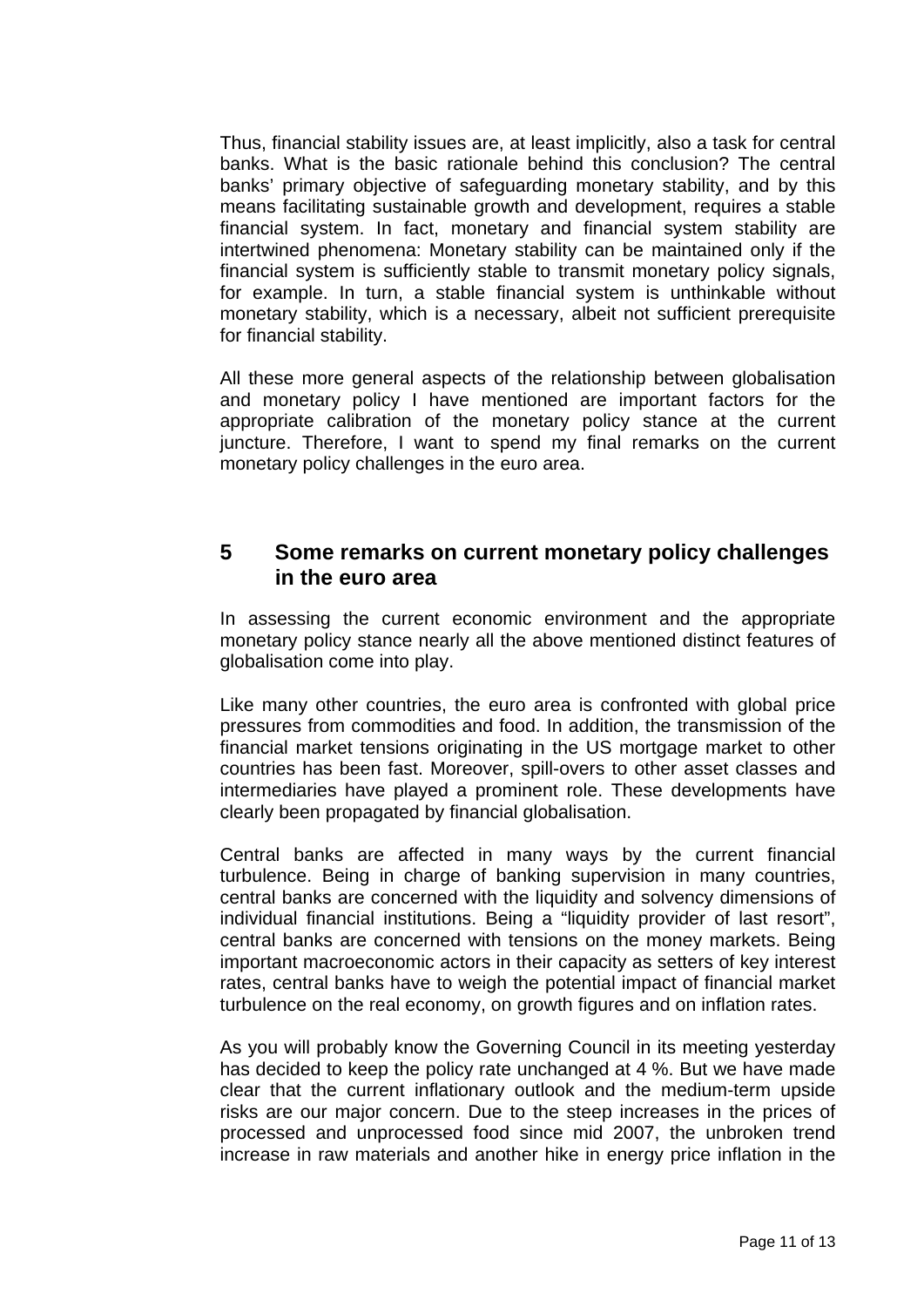second half of last year the HICP headline figures in the euro area have reached levels not seen since the beginning of EMU.

Annual HICP rates since November 2007 were above 3 % – well above the upper threshold of our definition of price stability. Moreover, core rates have crept up over the past months. Even leaving energy prices and/or unprocessed food prices out of the picture the corresponding inflation rate exceeds our medium-term comfort zone. Finally, even assuming a marked decline in food price inflation over the course of 2008, as embedded in the projections, does not result in annual HICP rates below 2 % in a single month in 2008. Due to increases in unit wage costs core inflation rates are projected to equally exceed the 2 % margin over the course of 2008. And even taking into account a forecast horizon beyond 2008 gives no sign for relief.

Medium- to long-term inflation risks are also signalled by the unbroken dynamic growth of monetary aggregates.

Long-term inflation expectations derived by break-even rates have also picked up over the past weeks resuming their upward trend observable since last summer. This is more visible for long-term inflation expectations derived from financial market prices than from those derived from surveys.

On the other hand we took into account that the prospects for global growth have become somewhat clouded. This translates into a less optimistic outlook on foreign demand. Together with increased risk aversion on financial markets and slightly less favourable financing conditions the forecast range for real economic growth in the euro area and Germany was shifted down. The weakening in gdp rates that has already been observed in the fourth quarter 2007 will carry over into the first half of 2008. But then a gradual recovery towards potential rates should set in. Overall, this outlook is consistent with growth just below potential on average this year. Our latest projections take into account in the baseline scenario that some of the previously identified upside risks to inflation and some of the downside risks to growth have in part materialised over the past weeks.

And while it is true that the current environment for projections is characterised by an unusual amount of uncertainty, I would emphasise that this is true for growth as well as inflation.

Taken all together, the current policy stance in the euro area has to be judged as contributing to achieving our medium-term objective of price stability. Weaker growth prospects do not pose sufficient reason to expect a dampening of inflationary pressures in the foreseeable future.

Given our mandate of price stability and the identified upside risks especially in the medium-term we have today re-iterated and emphasised our commitment to maintaining price stability as our primary objective in accordance with our mandate.